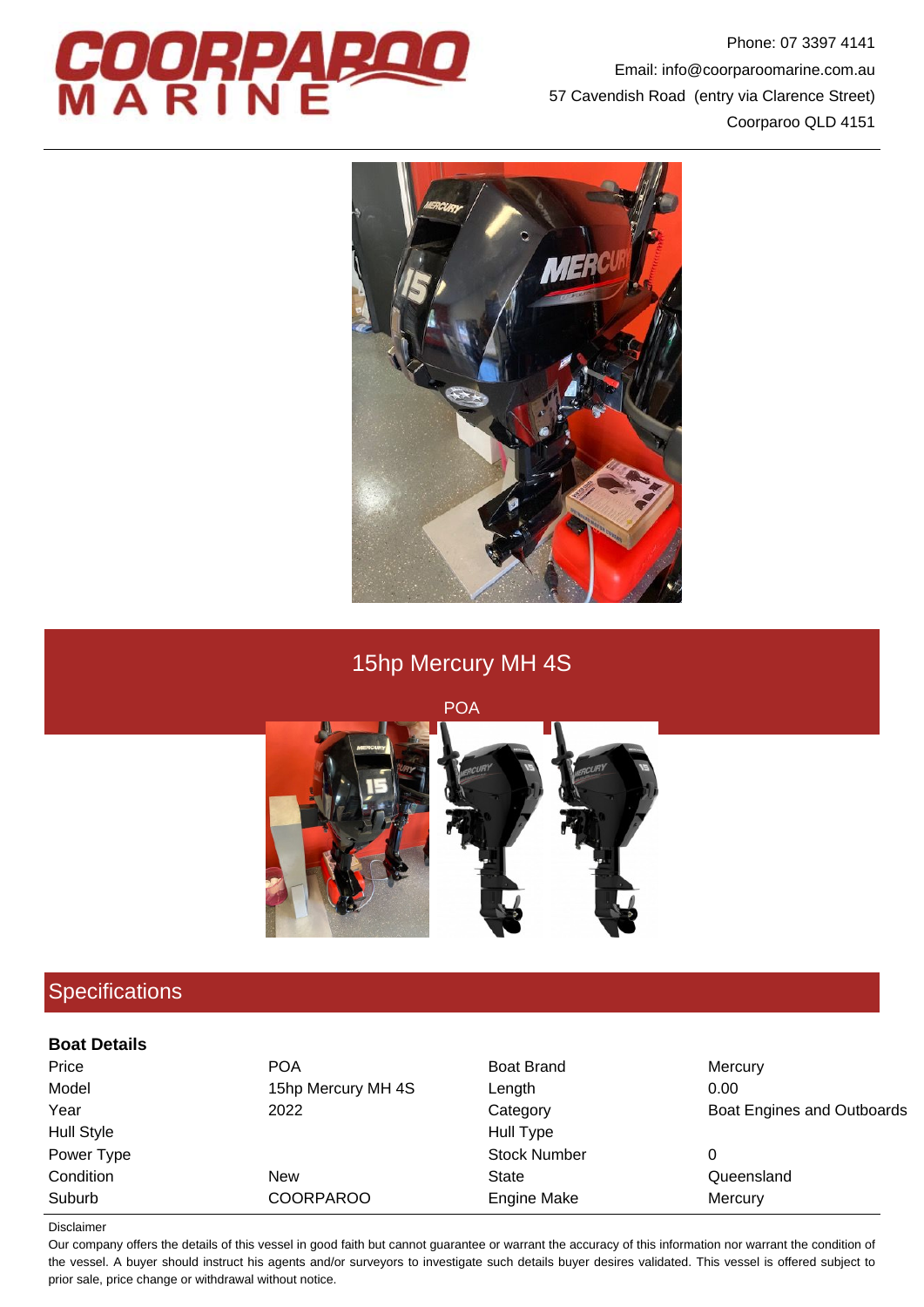

### **Description**

The game has changed... The ALL NEW Mercury 15hp FourStroke battery-free EFI changes the way you will think about portable outboards. Lighter, more powerful, more efficient, more durable, more intuitive... unlike any other portable fourstroke.

- Our lightest 15hp FourStroke ever
- Best in class performance
- Battery Free EFI for fast, reliable starting
- New exclusive multi-functional tiller handle, adjustable for left or right handed operation

All recreational Mercury outboard models from the 2.5 - 350hp range now come with 3+3= 6 years of warranty coverage. World class engines, world class support, that's what you get when you buy a Mercury.

HP / kW15 / 11.1 Engine typeInline 2 Displacement (CID/CC)20.3 / 333 Full throttle RPM5700 - 6200 Fuel induction systemSingle Overhead Cam Alternator amp / Watt12/145 electric Recommended fuel87% octane / up to 10% ethanol Recommended oil25W-40 Synthetic Blend

Mercury FC-W 10W-30 4-Stroke Marine Oil Engine protection operator warning systemSmartCraft Engine Guardian **StartingElectric** 

Manual **SteeringRemote** 

Tiller Shaft length15" / 381 mm

20" / 508 mm

25" / 635 mm Gearcase ratio2.15:1 Dry weight \*Lightest model available99 lbs / 45 kg CARB star rating3 Emissions Star Rating3 Bore and stroke2.40 x 2.24" / 61 x 57 mm IgnitionCDI w/electronic spark advance Fuel systemElectronic Fuel Injection (EFI) Cooling systemWater-cooled with thermostat Gear shiftF-N-R Gearcase optionsStandard

Disclaimer

Our company offers the details of this vessel in good faith but cannot guarantee or warrant the accuracy of this information nor warrant the condition of the vessel. A buyer should instruct his agents and/or surveyors to investigate such details buyer desires validated. This vessel is offered subject to prior sale, price change or withdrawal without notice.